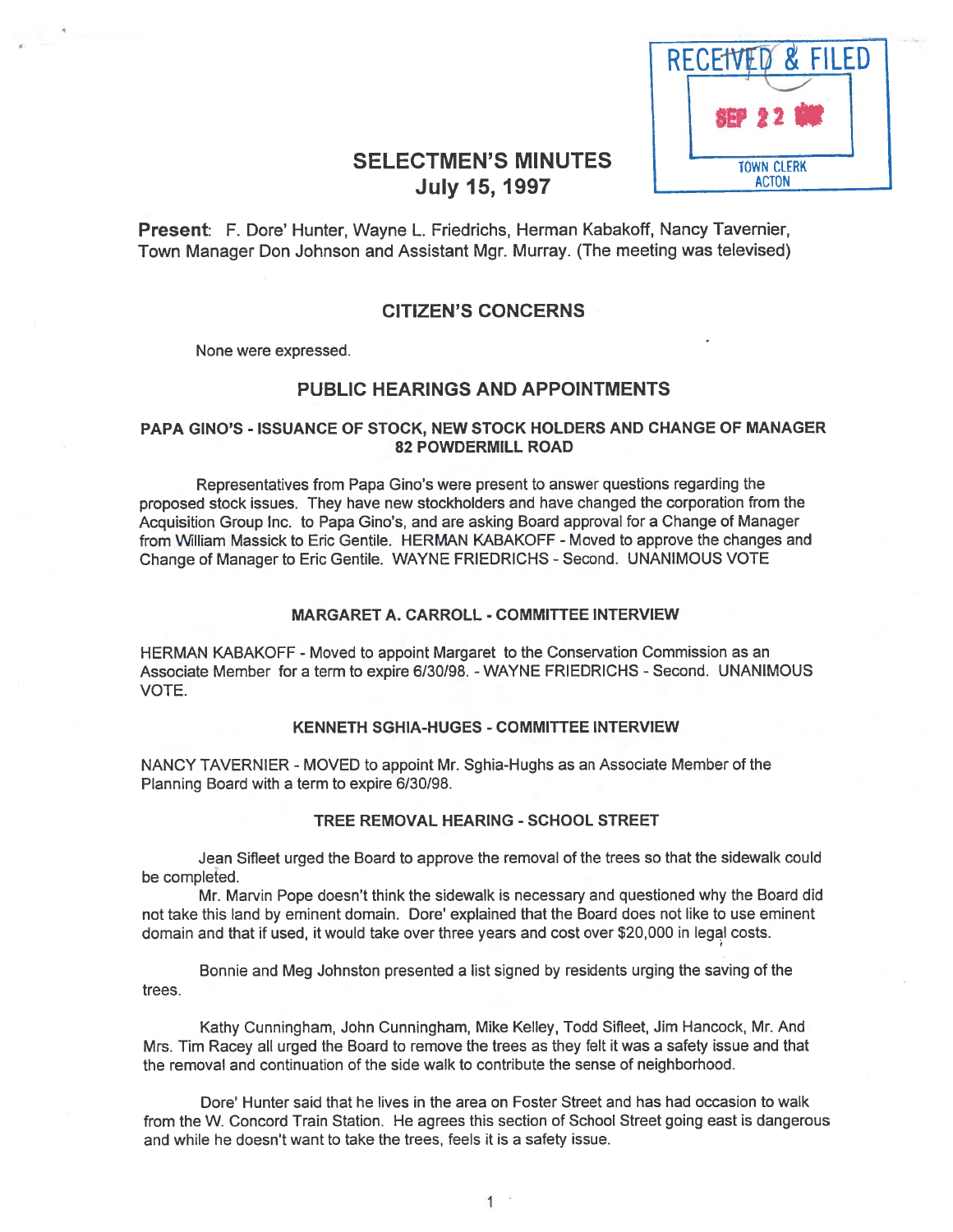Herman Kabakoff said he too would like to save trees but is convinced it is <sup>a</sup> public safety issue and feels that it is in the public's safety to remove the trees in question.

Wayne Freidrichs said he had at one time started <sup>a</sup> petition on his street to save <sup>a</sup> tree slated for removal for sidewalks and understood the opposition. He however, drove School Street and feels it is important to remove the trees for public safety.

Nancy Tavernier was leaning toward not removing the trees until she drove west bound, it is heavily forested and in fact <sup>a</sup> tree is growing into the street pavemen<sup>t</sup> and for the Public's safety, she had to vote to remove the trees.

HERMAN KABAKOFF -Moved to remove the subject trees on School Street in order to complete the sidewalk. WAYNE FRIEDRICHS - Second. UNANIMOUS VOTE.

Herman Kabakoff asked that the staff inventory similar public safety issues with regard to other trees in the public way that will presen<sup>t</sup> <sup>a</sup> problem and possible power outage situations.

## SELECTMEN'S BUSINESS

## REFORMULATING OF TAC

The Board reviewed Nancy's Memo regarding the charge and how membership will be selected. Wayne asked if Anne Fanton had formally applied. It was the Boards recollection that she seemed reluctant to serve at the previous meeting. The Board felt that the committee could review sidewalk issues and site plans and that five members would be <sup>a</sup> good working number.

NANCY TAVERNIER - Moved to re-establish the TAC with five members appointed by the BOS with three year staggered terms, with the opportunity for Associate members. HERMAN KABAKOFF - Second. UNANIMOUS VOTE.

## REAPPOINTMENT TO TOWN BOARDS AND COMMITTEES

The Board discussed the reappointment listing submitted by VCC. Wayne and Herman asked that the board hold their decision on the Historic District as they have not had <sup>a</sup> chance to presen<sup>t</sup> their repor<sup>t</sup> to the Board. Wayne felt that Anne Forbes and Tom Peterman should be appointed to <sup>a</sup> 6 month term until such time as he and Herman can make their recommendations. Nancy disagreed stating that if the committee were abolished then the term made no difference and wanted to vote the list as submitted by the VCC. She did want to check with the Cable Advisory Committee on the appointment of Peter Robinson. (John Covert latter attended the meeting and asked that Peter be reappointed as he was <sup>a</sup> member that was contributing to the committee).

WAYNE FRIEDRICHS - Moved to extend the HDC appointments for Forbes and Peterman six months to 1/1/98. HERMAN KABAKOFF - Second. Dore' Hunter Abstaining, Nancy Tavernier, No. Motion passes.

#### SCHOOL BUILDING COMMITTEE

Dore' reported on the status of the committee. They have not formed up any of the alternatives and there has been no mention of cost. Cost he expects will be high. He is also concerned with the timeframe. Herman asked for <sup>a</sup> calendar of how all town meetings and time frames looked and asked for it for the August 20 ALG meeting.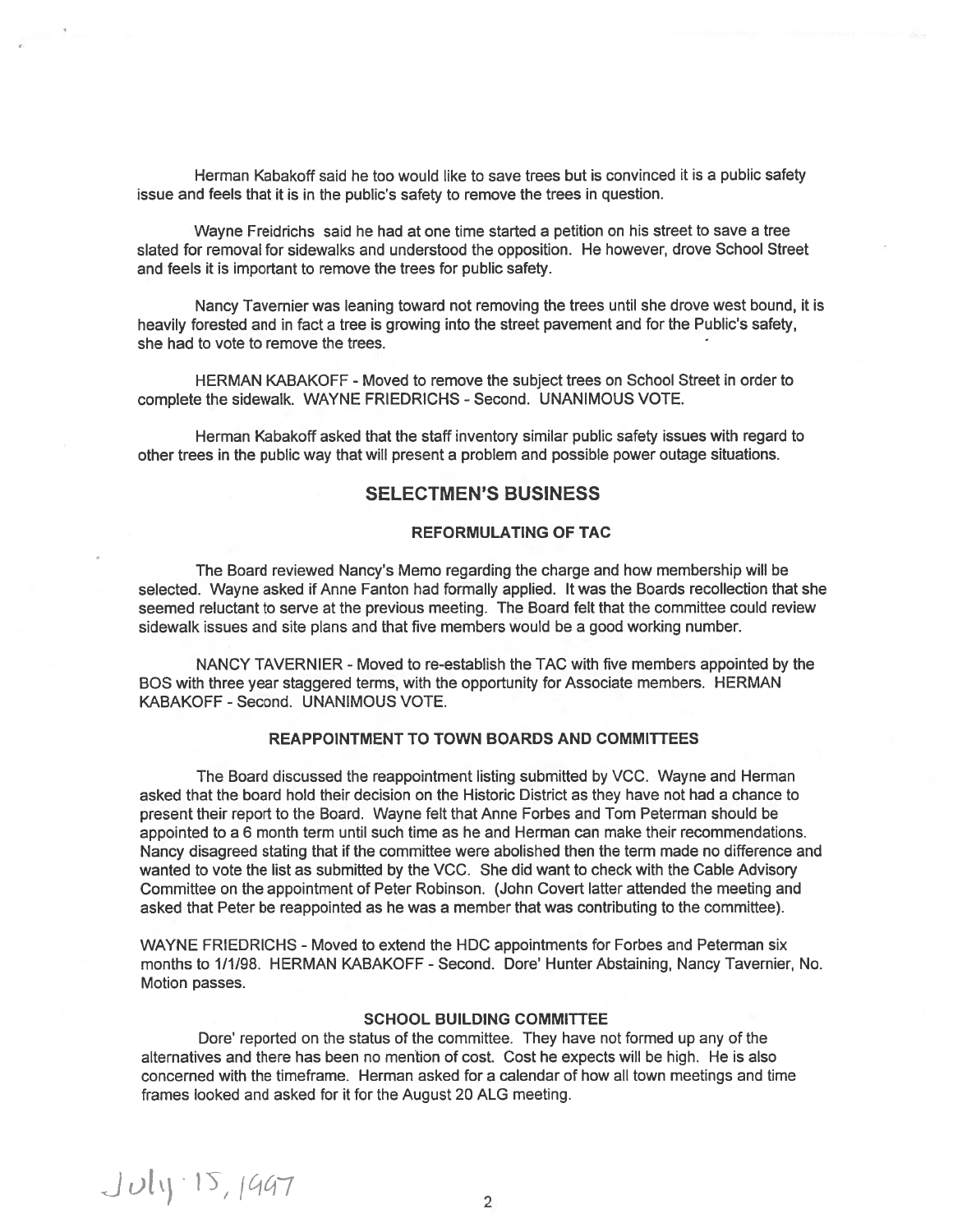#### MISCELLANEOUS

Herman asked for an update on the Beaver situation and the Gardner Field. Don has been with Bill at the field and he will update soon. He also asked about the trimming of trees around signs and most importantly the power lines. He asked that Boston Edision be <sup>g</sup>iven written notice to take care of the trimming of these trees where they are on the wires to avoid possible power outages.

LRTA -The Board asked staff to notify VCC to advertise for <sup>a</sup> member for LRTA.

CABLE VISION -John Covert will draft <sup>a</sup> response for the Board's review and signature. They feel they need to acquire more information before acting on the request.

NESWC - John Murray gave a brief overview of the recently received contracts. He has not had a chance to review it completely. He stated the 5-7 communities will not go forward with the deal, feels that contract has to be approved by all in order to make dates Special Town Meetings would have to be held by September. Dore' asked him to send the letter as drafted to Senator Durand.

# CONSENT AGENDA

NANCY TAVERNIER - Moved to. HERMAN KABAKOFF - Second. UNANIMOUS VOTE.

## TOWN MANAGER'S REPORT

Need for Executive Session.

## EXECUTIVE SESSION

HERMAN KABAKOFF- Moved to go into Executive Session for the purpose of discussing Potential litigation and Real Property and Negotiations of Labor Contracts. DORE' HUNTER - Second. UNANIMOUS VOTE.

Roll Call taken by Mr. Kabakoff - All Ayes.

The Board adjourned at 9:45 P.M.

Christine M. Joyce Recording Secty. Doc:Min7115197

'Clerk / Clerk  $\frac{q}{q}$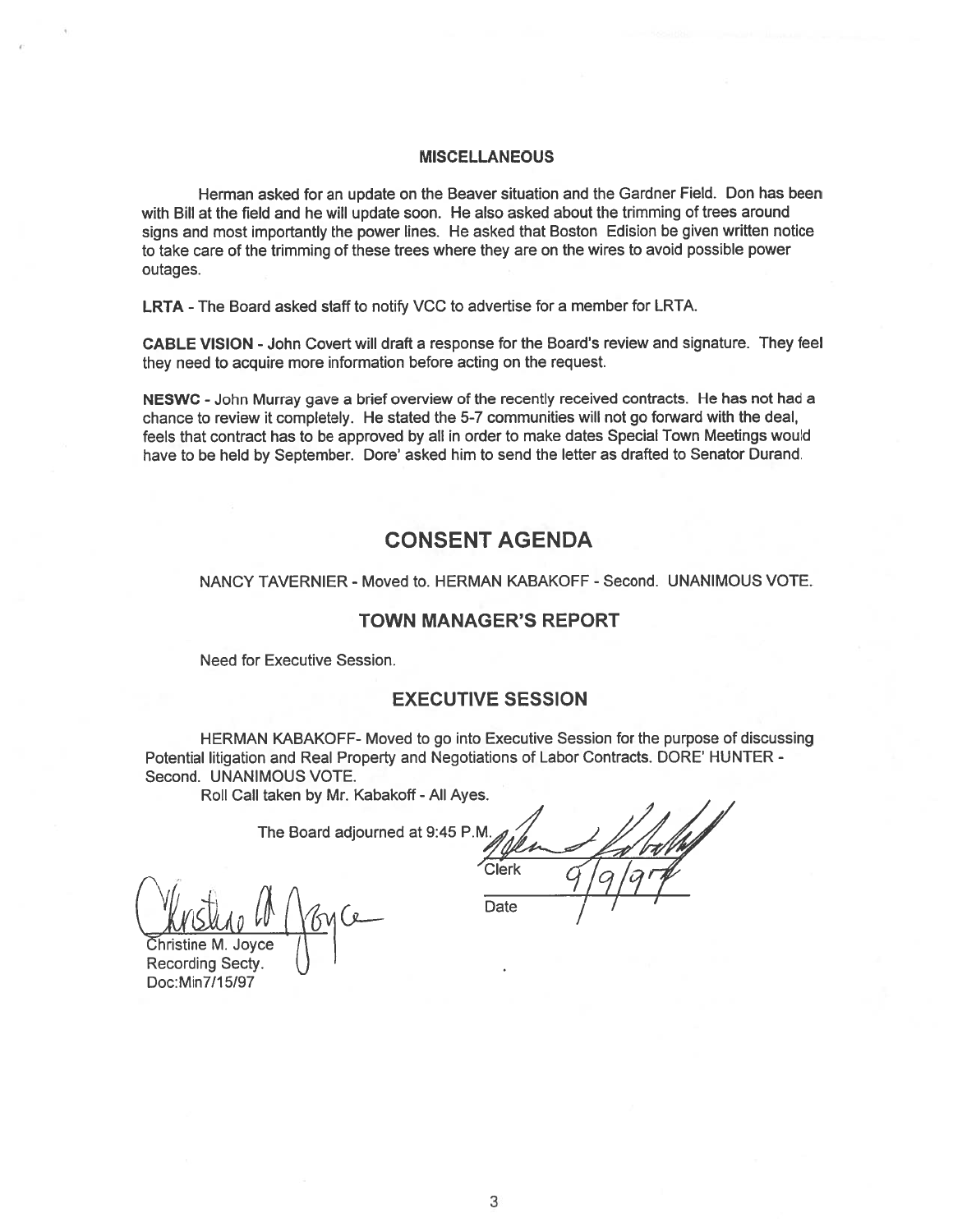# Adjourned 11:00 P.M.

Clerk  $Q$ C  $\overline{Date}$ 

Christine M. Joyce Recording Secty. 7/1 5/97.min.bin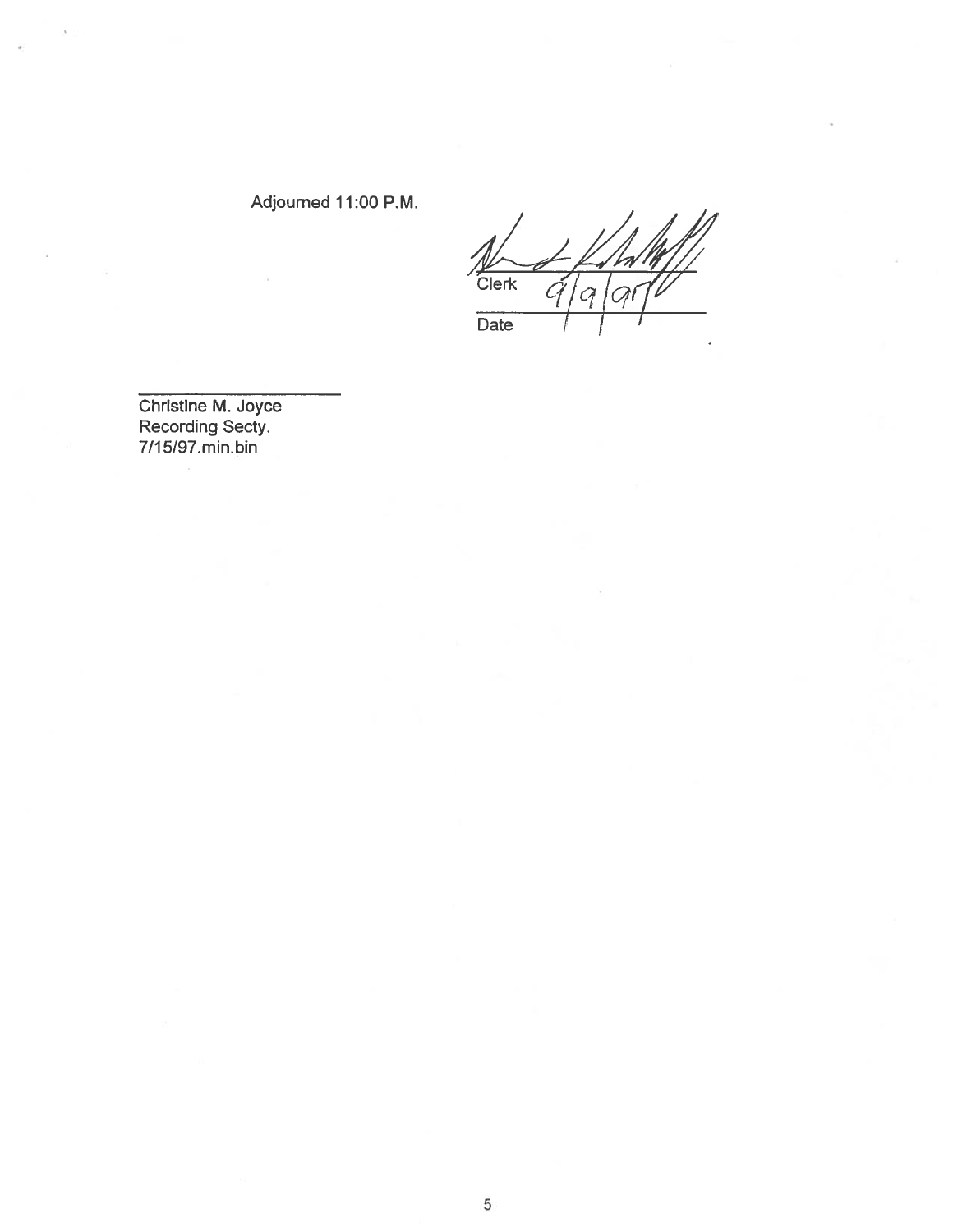July 8, 1997

TO Board of Selectmen

FROM: F. Dore' Hunter, Chairman

SUBJECT: Selectmen's Report

# AGENDA Room 204

July 15, 1997 7:30 P.M.

# I. CITIZEN'S CONCERNS

# II. PUBLIC HEARINGS & APPOINTMENTS

1. 7:35 PAPA GINO'S - Enclosed please find <sup>a</sup> notice for public hearing on behalf of Papa Gino's Inc., for the issuance of stock, new stock holders and <sup>a</sup> change in manager from William Massick to Eric Gentile at 82 Powdermill Road.

2. 7:40 MARGARET A. CARROLL - COMMITTEE INTERVIEW - Enclosed please find <sup>a</sup> citizen resource sheet and VCC's recommendation to appoint Ms. Carroll as an associate member of the Conservation Commission with <sup>a</sup> one year term to expire 6/30/98.

3. 7:45 KENNETH S. HUGHS - COMMITTEE INTERVIEW - Enclosed please find <sup>a</sup> citizen resource sheet and VCC's recommendation to appoint Mr. Hughs as an associate member of the Planning Board with <sup>a</sup> one year term to expire 6/30/98.

4. 8:00 TREE REMOVAL HEARING - SCHOOL STREET - Enclosed please find <sup>a</sup> legal notice for <sup>a</sup> public hearing relative to the removal of trees located near 124 School Street.

## II. SELECTMEN'S BUSINESS

5. REAPPOINTMENTS TO TOWN BOARDS- Enclosed please find reappointments for the Town's Committees and Boards expiring on June 30, 1997.

6. TRANSPORTATION ADVISORY COMMITTEE - Enclosed please find reques<sup>t</sup> to reestablish the Transportation Advisory Committee.

# IV. CONSENT AGENDA

7. ACTON HOUSING AUTHORITY - Enclosed please find <sup>a</sup> draft letter to the Office of Public Housing for Board signature and approval.

8. TREE REMOVAL - <sup>3</sup> SCHOOL STREET - Enclosed please find staff comments concerning tree removal for the School Street Bridge.